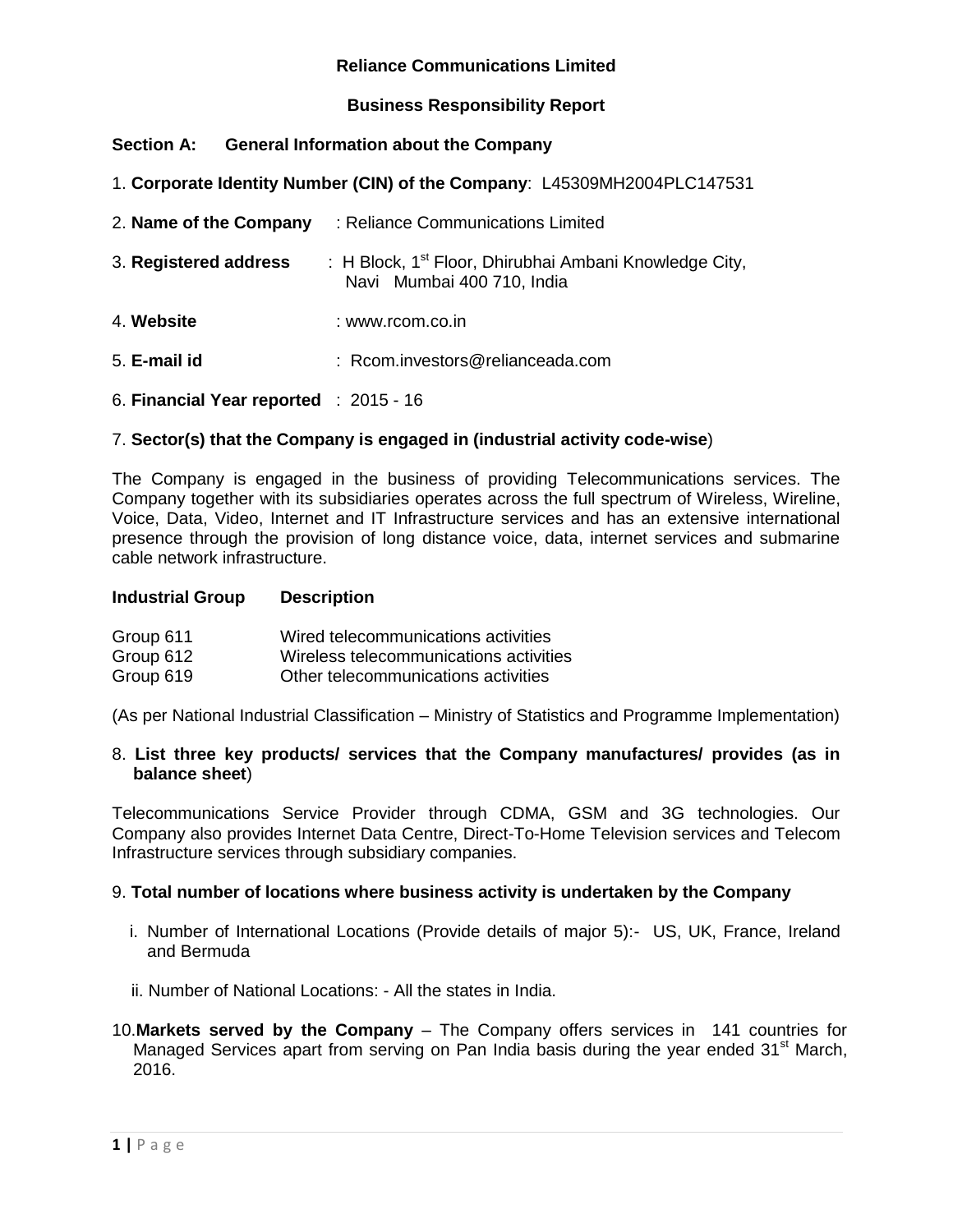#### **Reliance Communications Limited Section B: Financial Details of the Company**

- 1. **Paid up Capital (INR**) : Rs. 1244.49 crore
- 2. **Total Turnover (INR)** : Rs.10,295 crore
- 3. **Total profit/ (Loss) after taxes (INR)** : (Rs. 1,624 crore)

### 4. **Total Spending on Corporate Social Responsibility as percentage of profit after tax** :

The Company and subsidiary companies continue to do CSR activities

### 5. **List of activities in which expenditure in 4 above has been incurred**:-

Following is the list of major activities under which expenditure has been incurred:

- a) Extending educational support.
- b) Extending Employability skills to Youth aspiring growth.
- c) Livelihood promotion by creating employment opportunities for women and Differentlyable youth with a focus to mainstream them.
- d) Environmental Conservation
- e) Healthcare initiatives
- f) Initiatives for development of community.
- g) Education: Bridging the Literacy Gap
- h) Volunteering for Social Change

#### **Section C: Other Details**

#### 1. **Does the Company have any Subsidiary Company/ Companies**?

The Company has 87 subsidiary companies as on 31<sup>st</sup> March, 2016.

2. **Do the Subsidiary Company/ Companies participate in the BR Initiatives of the parent company? If yes, then indicate the number of such subsidiary company(s)** 

Yes, CSR activities are done at group level in which subsidiary companies are part of it.

### 3. **Do any other entity/entities (e.g. suppliers, distributors etc.) that the Company does business with; participate in the BR initiatives of the Company? If yes, then indicate the percentage of such entity/entities? [Less than 30%, 30-60%, More than 60%]**

No, the entities e.g. suppliers, distributors etc. of the Company are not participating in the BR initiatives of the Company.

#### **Section D: BR Information**

- 1. **Details of Director/ Directors responsible for BR**
- a) **Details of the Director/ Director responsible for implementation of the BR policy/policies**

| DIN      | Name                  | <b>Designation</b>   |
|----------|-----------------------|----------------------|
| 00004593 | Prof. J. Ramachandran | Independent Director |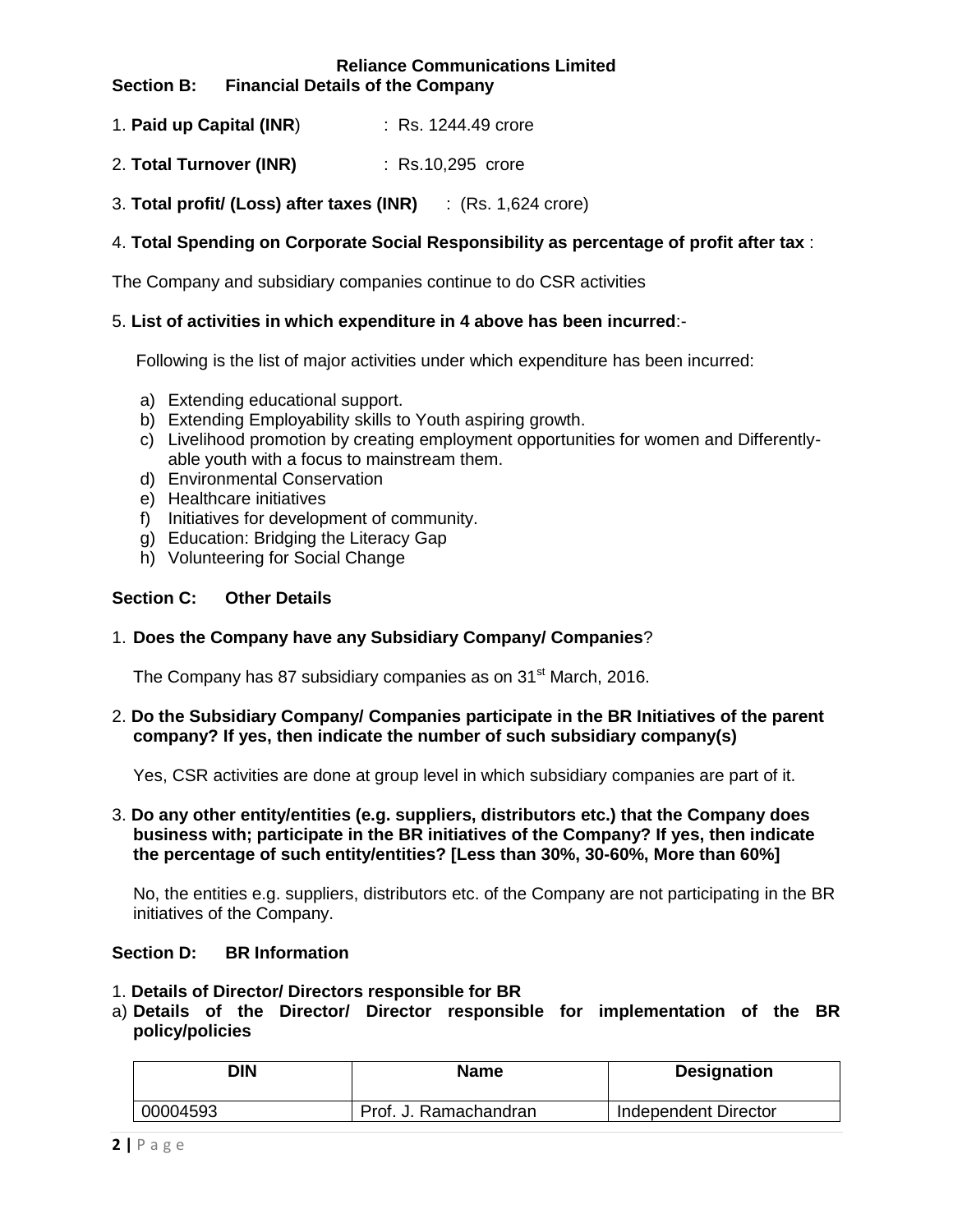# b) **Details of the BR head**

| <b>S. No.</b> | <b>Particulars</b>         | <b>Details</b>                                 |
|---------------|----------------------------|------------------------------------------------|
|               | DIN Number (If applicable) | N. A.                                          |
| 2.            | Name                       | Mr. Prakash Shenoy                             |
| 3.            | Designation                | Company Secretary, Manager and Chief Executive |
|               |                            | Officer                                        |
| 4.            | <b>Telephone Number</b>    | (022) 303 86286                                |
| 5.            | e-mail id                  | Rcom.investors@relianceada.com                 |

# 2. **Principle-wise (as per NVGs) BR Policy/policies (Reply in Y/N)**

| Principle 1 | Ethics,<br>Businesses should conduct and govern themselves with<br>Transparency and Accountability                                                               |
|-------------|------------------------------------------------------------------------------------------------------------------------------------------------------------------|
| Principle 2 | Businesses should provide goods and services that are safe and contribute<br>to sustainability throughout their life cycle                                       |
| Principle 3 | Businesses should promote the well being of all employees                                                                                                        |
| Principle 4 | Businesses should respect the interests of and be responsive towards all<br>stakeholders, especially those who are disadvantaged, vulnerable and<br>marginalized |
| Principle 5 | Businesses should respect and promote human rights                                                                                                               |
| Principle 6 | Businesses should respect, protect and make efforts to restore<br>the<br>environment                                                                             |
| Principle 7 | Businesses, when engaged in influencing public and regulatory policy,<br>should do so in a responsible manner                                                    |
| Principle 8 | Businesses should support inclusive growth and equitable development                                                                                             |
| Principle 9 | Businesses should engage with and provide value to their customers and<br>consumers in a responsible manner                                                      |

| SI. | <b>Questions</b>                                                                                                                  | Р                                                                               | P            | Р                       | Р | Р                                              | P | Р | P         | P |
|-----|-----------------------------------------------------------------------------------------------------------------------------------|---------------------------------------------------------------------------------|--------------|-------------------------|---|------------------------------------------------|---|---|-----------|---|
| No. |                                                                                                                                   |                                                                                 | $\mathbf{2}$ | 3                       | 4 | 5                                              | 6 | 7 | 8         | 9 |
| 1.  | Do you have a policy/ policies for                                                                                                |                                                                                 | Υ            | Υ                       | Y | Υ                                              | Y | Υ | Υ         | Υ |
| 2.  | Has the policy being formulated<br>in.<br>with<br>consultation<br>the<br>relevant<br>stakeholders?                                | Υ                                                                               | Υ            | Y                       | Υ | Υ                                              | Y | Y | Υ         |   |
| 3.  | Does the policy conform to any national<br>/international standards? If yes, specify?                                             | Y                                                                               | Y            | Υ                       | Y | Υ                                              | Υ | Υ | Υ         |   |
| 4.  | Has the policy being approved by the<br>Board? Is yes, has it been signed by MD/<br>owner/ CEO/ appropriate Board Director?       | Υ                                                                               | Υ            | Y                       | Y | Υ                                              | Y | Y | Y         |   |
| 5.  | Does the company have a specified<br>committee of the Board/ Director/Official<br>to oversee the implementation of the<br>policy? |                                                                                 | Yes,         | Our<br>of the policies. |   | Human<br>Department oversee the implementation |   |   | Resources |   |
| 6.  | Indicate the link for the policy to be<br>viewed online?                                                                          |                                                                                 |              |                         |   | Code of conduct is available on our            |   |   |           |   |
| 7.  | Has<br>policy<br>formally<br>the<br>been<br>communicated to all relevant internal and<br>external stakeholders?                   | website - www.rcom.co.in<br>Yes, Policies have been communicated<br>to concern. |              |                         |   |                                                |   |   |           |   |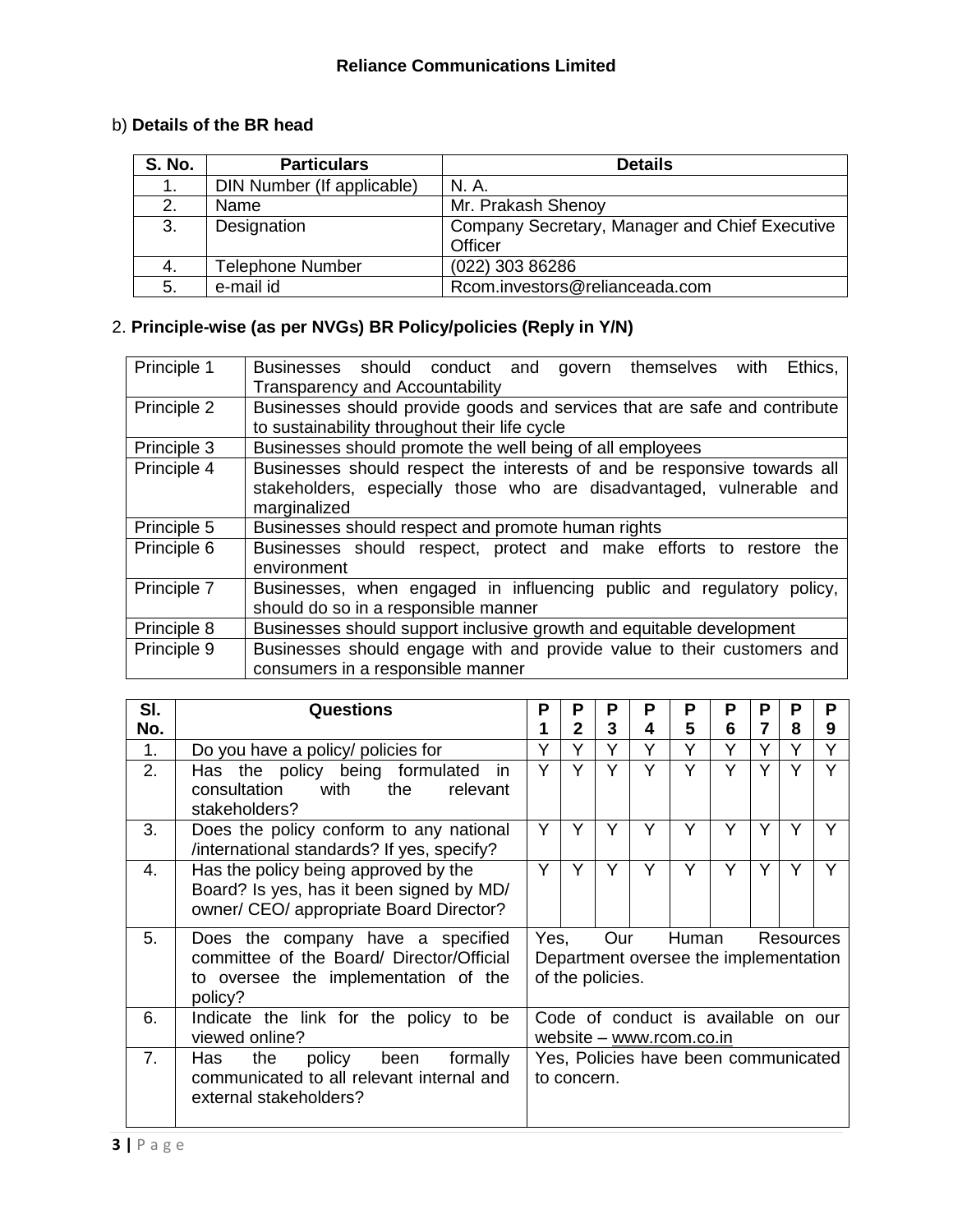| 8.  | the company have in-house<br>Does<br>structure to implement the policy/policies?                                                                                  | Yes, all policies of the Company are<br>implemented. through President - HR.                                                                          |  |  |  |
|-----|-------------------------------------------------------------------------------------------------------------------------------------------------------------------|-------------------------------------------------------------------------------------------------------------------------------------------------------|--|--|--|
| 9.  | Does the Company have a grievance<br>redressal mechanism related to the<br>policy/policies to address stakeholders'<br>grievances related to the policy/policies? | We have a mechanism to redress the<br>grievance of the stakeholder related to<br>policy. They can approach<br>the<br>Chairman of the Audit Committee. |  |  |  |
| 10. | Has the company carried out independent<br>audit/evaluation of the working of this<br>policy by an internal or external agency?                                   | Our Management Audit<br>Team<br>independently evaluates the working of<br>these policies.                                                             |  |  |  |

# 2 a. **If answer to S.No. 1 against any principle, is 'No', please explain why: (Tick up to 2 options)**

| SI. | Questions                                                                                                                                  | P | Р | P | P | Р              | P | Р | P | P |
|-----|--------------------------------------------------------------------------------------------------------------------------------------------|---|---|---|---|----------------|---|---|---|---|
| No. |                                                                                                                                            |   | 2 | 3 | 4 | 5              | 6 |   | 8 | 9 |
| 1.  | The company has not understood the<br><b>Principles</b>                                                                                    |   |   |   |   |                |   |   |   |   |
| 2.  | The company is not at a stage where it<br>finds itself in a position to formulate and<br>implement the policies on specified<br>principles |   |   |   |   | Not applicable |   |   |   |   |
| 3.  | The company does not have financial or<br>manpower resources available for the task                                                        |   |   |   |   |                |   |   |   |   |
| 4.  | It is planned to be done within next 6<br>months                                                                                           |   |   |   |   |                |   |   |   |   |
| 5.  | It is planned to be done within the next 1<br>vear                                                                                         |   |   |   |   |                |   |   |   |   |
| 6.  | Any other reason (please specify)                                                                                                          |   |   |   |   |                |   |   |   |   |

# 3. **Governance related to BR**

 **Indicate the frequency with which the Board of Directors, Committee of the Board or CEO to assess the BR performance of the Company. Within 3 months, 3-6 months, Annually, More than 1 year.** 

The Chief Executive Officer of the Company reviews the BR performance of the Company on annual basis.

### **Does the Company publish a BR or a Sustainability Report? What is the hyperlink for viewing this report? How frequently it is published?**

Yes, once Annual Report is published, we host BRR on our website every year..

# **Section E: Principle-wise performance**

**Principle 1 Businesses should conduct and govern themselves with Ethics, Transparency and Accountability.**

1. **Does the policy relating to ethics, bribery and corruption cover only the company? Yes/ No. Does it extend to the Group/ Joint Ventures/ Suppliers/Contractors/NGOs /Others?** 

The Company considers Corporate Governance as an integral part of good management. The Company"s policy relating to ethics, bribery and corruption is covered under Reliance Group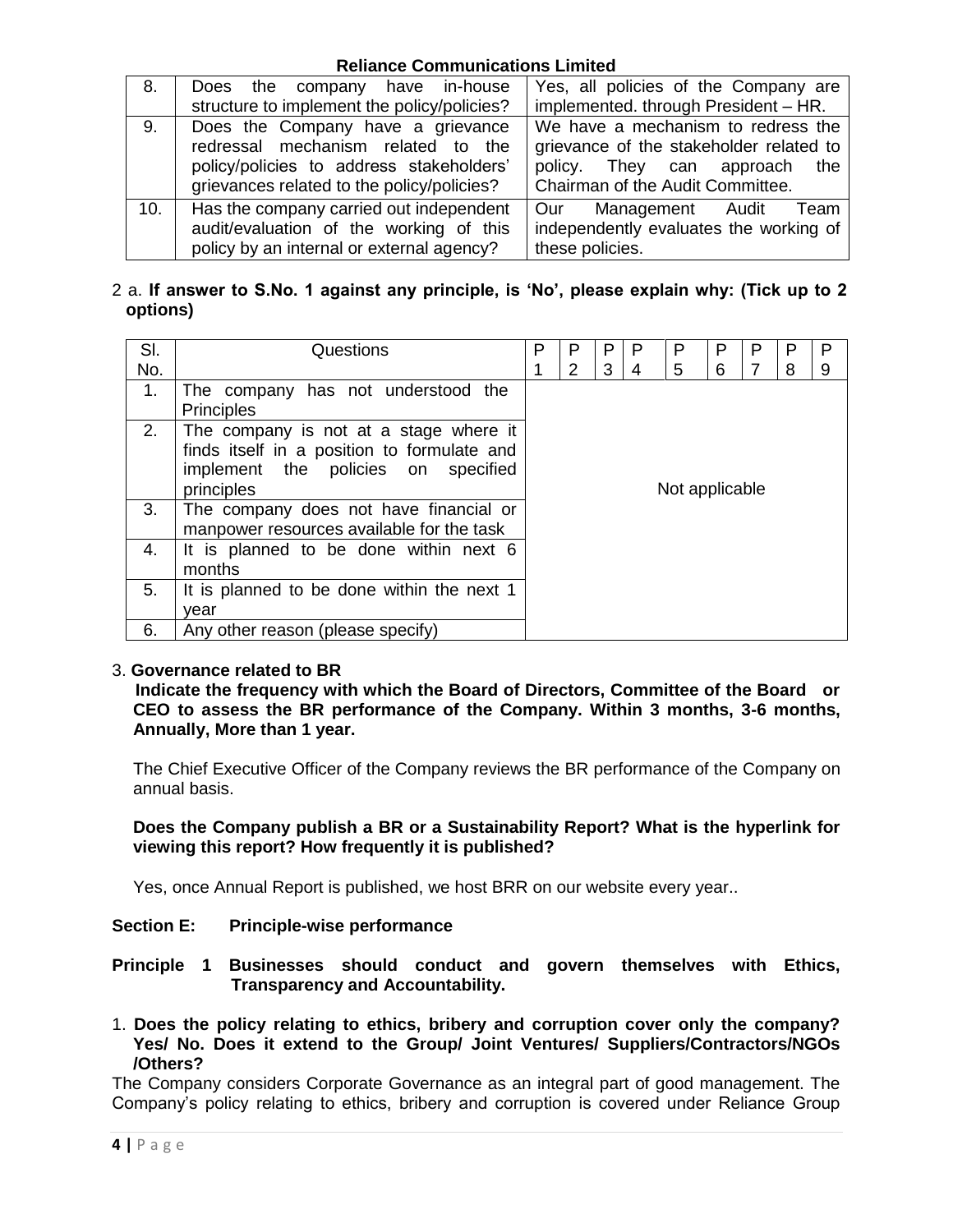Companies Code of Ethics and Business Policies, which are applicable to all personnel of the Company as well as to the (i) Consultants, (ii) Representatives, (iii) Suppliers, (iv) Contractors and (v) Agents dealing with the Company.

2. **How many stakeholder complaints have been received in the past financial year and what percentage was satisfactorily resolved by the management?** *If so, provide details thereof, in about 50 words or so.* 

| <b>Stakeholders Complaints</b> |                               |                                     |                             |  |  |  |  |
|--------------------------------|-------------------------------|-------------------------------------|-----------------------------|--|--|--|--|
| <b>Complaints</b>              | No. of complaints<br>received | No.<br>оf<br>complaints<br>resolved | % of complaints<br>resolved |  |  |  |  |
| <b>Shareholders Complaints</b> | 27                            | 27                                  | 100%                        |  |  |  |  |
| <b>Customers Complaints</b>    | 4295354                       | 4281639                             | 99%                         |  |  |  |  |

## **Principle 2 Businesses should provide goods and services that are safe and contribute to sustainability throughout their life cycle.**

# 1. **List up to 3 of your products or services whose design has incorporated social or environmental concerns, risks and/or opportunities**.

Our Company provides Telecommunications Service through CDMA, GSM and 3G technologies. Our Company also provides Internet Data Centre, Direct-To-Home services and Telecom Infrastructure through subsidiary companies.

The electronic components used in Set-Top-Box (STB) are compliant of Restriction of Hazardous Substances (RoHS). This eliminates harmful impact to the environment.

Another major challenge is to optimize the electricity use at the Data center. Normally, Data center operation itself involves enormous amount of electricity consumption measured by power usage effectiveness (PUE). The huge electricity consumption has a negative impact on the environment and corporate operating costs. We have been identifying and implementing the technologies, mechanisms at all the data centers to improve the PUE.

Electromagnetic radiation from BTS antenna and noise pollution from usage of Diesel Generator may be considered as an environment concerns. Radiation and noise pollution are within the permissible limit, but still we are closely monitoring the same and take preventive steps to reduce radiation and noise pollution.

# 2. **For each such product, provide the following details in respect of resource use (energy, water, raw material etc.) per unit of product (optional):**

The Company"s services do not have any broad based impact on energy. Our Internet Data Center (IDC), normally, has a connected load of 5 MW which is being taken from the local grids. We have implemented the Energy Management System (ISO 50001 EnMS) at our largest data center in Mumbai and in process of implementing this across all data centers in India. IDC is also planning to implement, Environmental Management System (ISO 14001) and Occupational Health and Safety system (OHSAS 18001).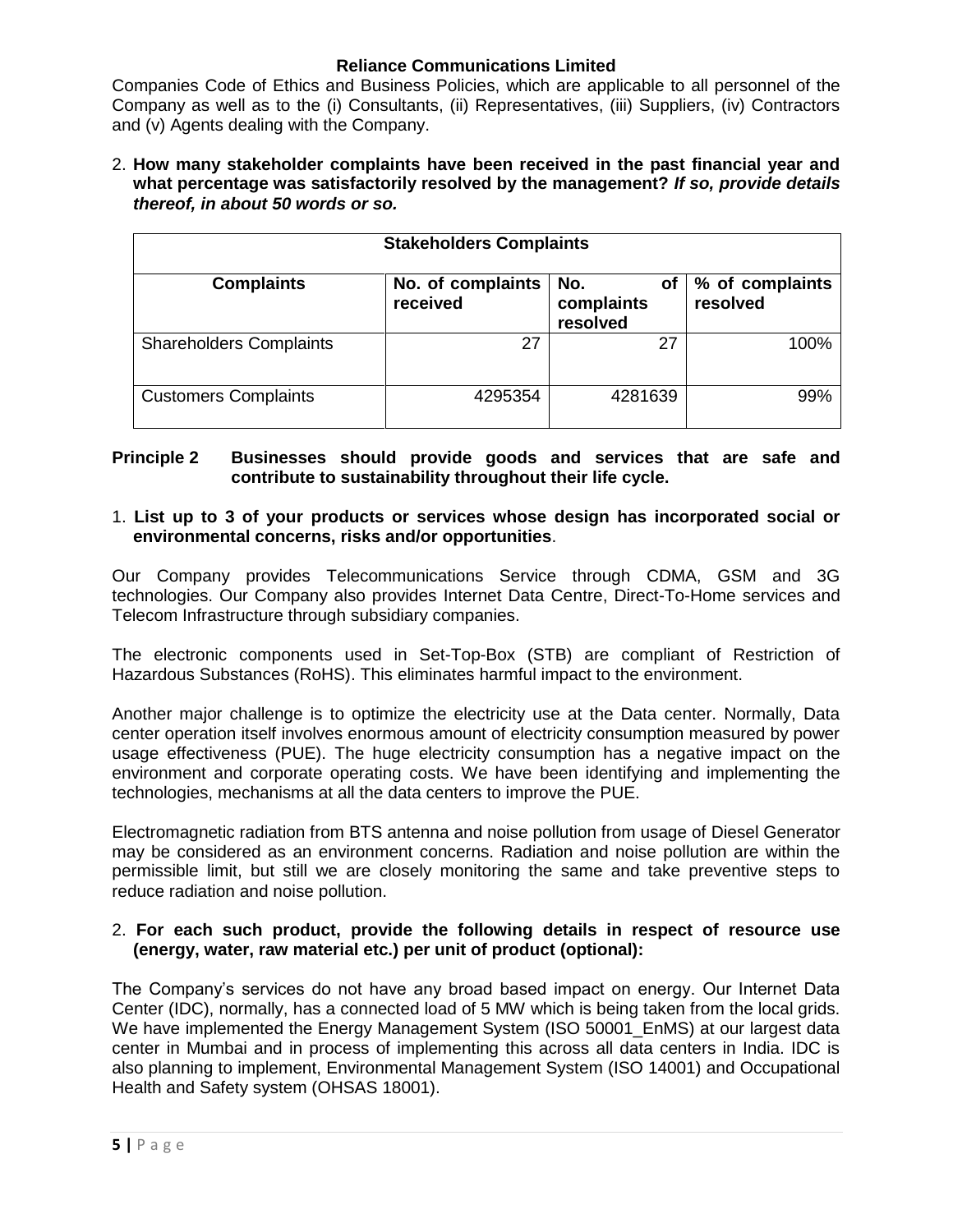Spectrum is used for Electromagnetic radiation and Diesel is used in Diesel Generator as a resource. Electromagnetic radiation is measured in unit of RF power transmitted in watt per square meter and Noise pollution emitted from Diesel Generator is measured in terms of dB level.

### 3. **Does the company have procedures in place for sustainable sourcing (including transportation)? i. If yes, what percentage of your inputs was sourced sustainably?**  *Also, provide details thereof, in about 50 words or so.*

Yes, our policy aims to have long term relationship with various vendors. We have detail procedures for finalisation of prospective vendors, which includes techno commercial analysis, vendor"s financial strength, market share, past track record etc. All vendors providing goods/ services have to comply with the local laws. While selecting a product, efforts are put on environment friendliness, low power consumption, EMF radiation monitoring / testing etc.

### 4. **Has the company taken any steps to procure goods and services from local & small producers, including communities surrounding their place of work? If yes, what steps have been taken to improve their capacity and capability of local and small vendors?**

We support and encourage local vendors for ensuing positive impact of sourcing resources. The local vendors were used for small civil related jobs, fiber related services, sign boards, local supply of materials, material handling, housekeeping, etc. We have appointed local service providers whose job is to give after sales service to the customers. These service providers are given regular training so as to optimise their capacity and capabilities.

### 5. **Does the company have a mechanism to recycle products and waste? If yes what is the percentage of recycling of products and waste (separately as <5%, 5-10%, >10%). Also, provide details thereof, in about 50 words or so.**

Yes, Company has well established process for disposal of Products Waste, e.g. Telecom End of Life Batteries though Battery OEMs and Electronics waste are being disposed off through scrap vendors after proper disposal certificates are being taken from the vendors. We also re-use the STBs by refurbishing them. At present, around 20% of new Installations are from the refurbished lot.

# **Principle 3 Businesses should promote the well being of all employees.**

1. **Please indicate the Total number of employees**.

The total numbers of employees were 8,708 on rolls as on March 31, 2016.

### 2. **Please indicate the Total number of employees hired on temporary/contractual/casual basis**.

There are total 1,696 employees**.** 

3. **Please indicate the Number of permanent women employees**.

There are 782 women employees on the rolls of the Company.

# 4. **Please indicate the Number of permanent employees with disabilities**

There are 11 employees with disabilities.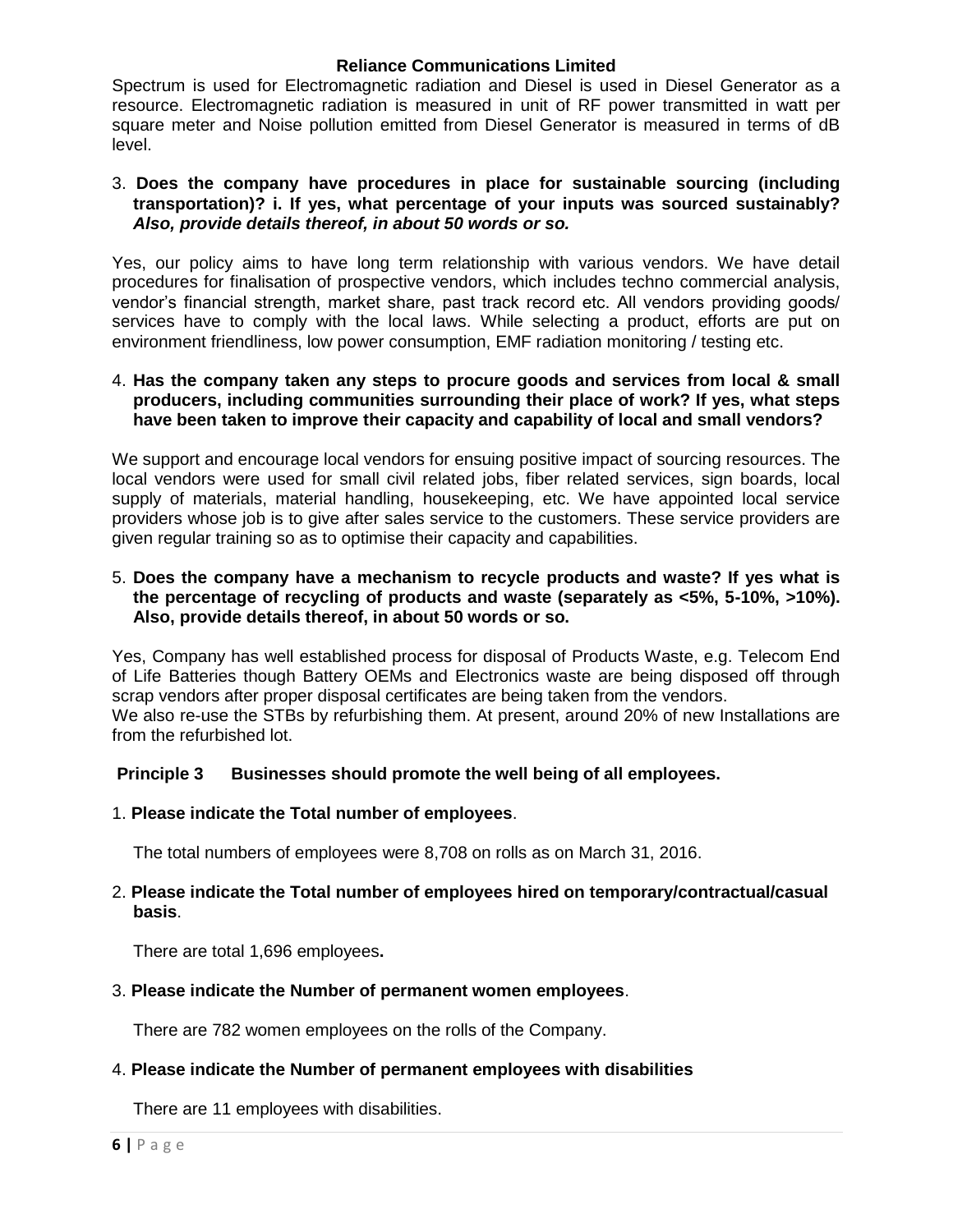5. **Do you have an employee association that is recognized by management**?

No

6. **What percentage of your permanent employees is members of this recognized employee association?**

Not Applicable

7. **Please indicate the Number of complaints relating to child labour, forced labour, involuntary labour, sexual harassment in the last financial year and pending, as on the end of the financial year**.

| SI.<br>No. | Category                                           | No. of complaints filed<br>during the financial year                                                | No. of complaints<br>pending as on<br>end of the<br>financial year |
|------------|----------------------------------------------------|-----------------------------------------------------------------------------------------------------|--------------------------------------------------------------------|
| $1_{-}$    | Child labour/ forced labour/<br>involuntary labour | The Company does not hire<br>Child labour, forced labour or<br>involuntary labour.<br>No Complaint. | Not Applicable                                                     |
| 2.         | Sexual harassment                                  | <b>NIL</b>                                                                                          | <b>NIL</b>                                                         |
| 3.         | Discriminatory employment                          | There is no discrimination in<br>the recruitment process of<br>the Company.                         | Not Applicable                                                     |

8. **Safety and skill up-gradation training provided to following percentage of under mentioned employees in the last year?**

| • Permanent Employees                    | - 25%  |
|------------------------------------------|--------|
| • Permanent Women Employees              | $-15%$ |
| • Casual/Temporary/Contractual Employees | - Nil  |
| • Employees with Disabilities            | - Nil  |
|                                          |        |

- **Principle 4 Businesses should respect the interests of and be responsive towards all stakeholders, especially those who are disadvantaged, vulnerable and marginalized.**
- 1. **Has the company mapped its internal and external stakeholders? Yes/No**

Yes

2. **Out of the above, has the company identified the disadvantaged, vulnerable & marginalized stakeholders**.

Yes, the Company has identified the disadvantaged, vulnerable and marginalised stakeholders.

3. **Are there any special initiatives taken by the company to engage with the disadvantaged, vulnerable and marginalized stakeholders? If so, provide details thereof, in about 50 words or so.**

RCOM being a responsible corporate, truly believes in inclusive growth and equitable development for socio-economic betterment of the community. Translating this thought into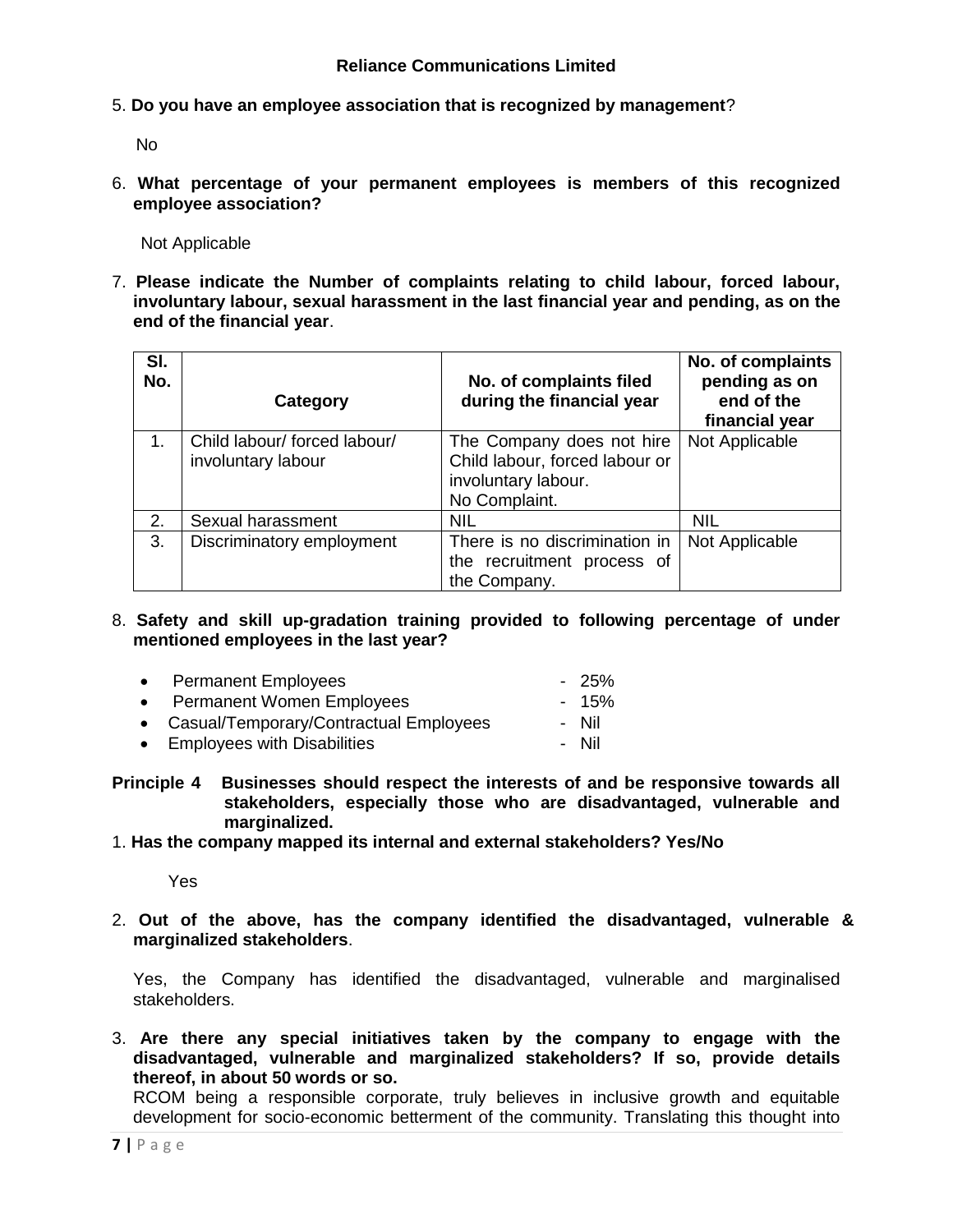action, we are to extend enabling support to the disadvantaged and marginalized stakeholders, through CSR programs and active employee volunteering. The several CSR initiatives like projects SPARSH, VIDYA, Reliance ASHA, PRAYAG etc are planned, designed and implemented with a focus to support the vulnerable communities including children, underprivileged youth, women, visually challenged and differently abled people to support transforming their lives.

## **Principle 5 Businesses should respect and promote human rights**

### 1. **Does the policy of the company on human rights cover only the company or extend to the Group/ Joint Ventures/ Suppliers/Contractors/NGOs/ Others?**

Most of the aspects of human policy are covered in our Reliance Group Companies Code of Ethics and Business Policies. We respect human rights. All the labor related laws are based on human rights principle, which we follow consistently. We provide equal opportunity to all the sections of the society without any discrimination. We are in process of formulating the Ombudsman Policy of the Company on human rights.

#### 2. **How many stakeholder complaints have been received in the past financial year and what percent was satisfactorily resolved by the management**?

Please refer our response to Principle No.1.

#### **Principle 6 Businesses should respect, protect and make efforts to restore the environment.**

### 1. **Does the policy related to Principle 6 cover only the company or extends to the Group/Joint Ventures/Suppliers/Contractors/NGOs/others**.

Our companies in the group are committed to achieve the global standards of health, safety and environment. We believe in sharing process and product innovations within the group and extending its benefits to the Industry. We believe in safeguarding environment for long term. Reliance Group Companies Code of Ethics and Business Policies is applicable to all personnel of the Company as well as to the Consultants, Representatives, Suppliers, Contractors and Agents dealing with the Company.

#### 2. **Does the company have strategies/ initiatives to address global environmental issues such as climate change, global warming, etc? Y/N. If yes, please give hyperlink for webpage etc.**

Yes, the Company has taken the initiatives on Green telecom such as :- (i) Usage of renewable energy with solar panels, (ii) Usage of newly developed batteries to reduce fuel consumption at telecom sites and thereby reducing CO2 emission etc. Hyperlink is not available.

We have also taken following new initiatives to address environmental issues in IDCs

- a. Our upcoming IDC building (IDC-5) in Navi Mumbai is pre-certified for LEED GOLD rating from Indian Green Building Council (IGBC).
- b. As part of efficient energy management in Data centers, we have obtained ISO 50001 certification for IDC4 Mumbai to improve energy performance.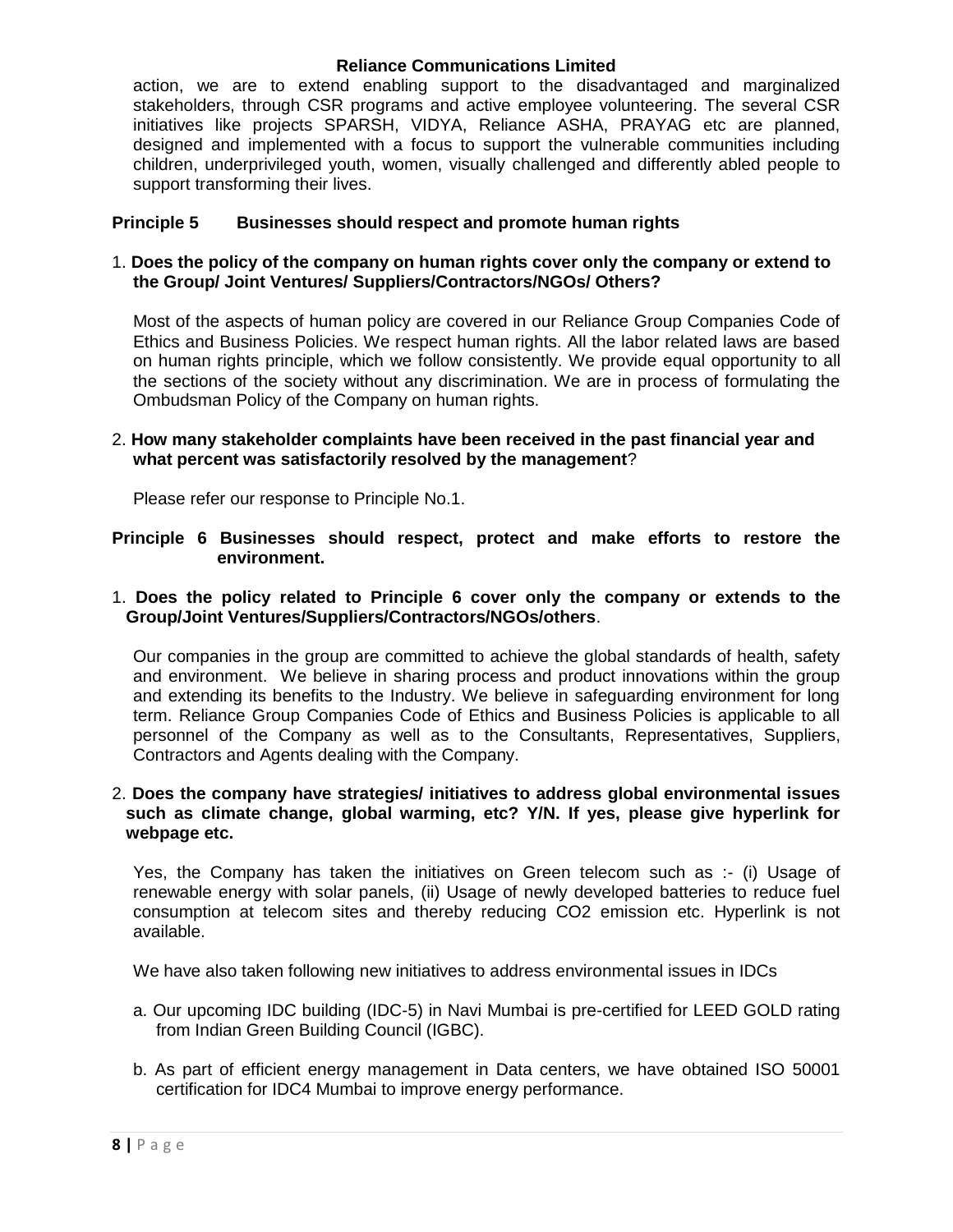# 3. **Does the company identify and assess potential environmental risks? Y/ N**

Yes. Reduction of Carbon Emission is being implemented by the Company by deploying High Efficient Batteries and Energy Conservation measures such as Sourcing Power through Green resource e.g. Solar and RESCO Model.

We have also identified and assess potential environmental risks as follows:

- 1. Electro-Magnetic Radiation: We comply with EMF norms released by DoT.
- 2. Tower Structure safety: Towers are deployed on the basis of Wind Zone compliance.
- 3. Lighting arrester and earthling are also used for tower safety.
- 4. Towers are complied with fire safety norms and practices.
- 5. Surplus electronics equipments not in use are sold and we follow the e-waste process to dispose of these equipments.

IDC as such do not pollute environment, but we comply to all environmental norms while building IDCs and their equipment selection:

- 1. We comply with local SEB norms through CEIG approval process for all IDCs across India.
- 2. We follow fire safety norms and use automatic gas suppression system (FM200) in all our server halls of IDC to immediate extinguish the fire. FM200 gas is zero ozone-depleting potential and low global warming potential and short atmospheric life.
- 3. Similarly we use HFC based refrigerant in Chiller system zero ozone-depleting potential and low global warming potential.

### 4. **Does the Company have any project related to Clean Development Mechanism? If so, provide details thereof, in about 50 words or so. Also, if Yes, whether any environmental compliance report is filed**?

The Company has undertaken the following projects related to Clean Development Mechanism –

- a) Initiatives on Green telecom with focus on (i) Renewable energy like solar, (ii) Newly developed batteries to reduce fuel consumption on telecom sites and thereby, reducing CO2 emission.
- b) Guidelines on TRAI for CO2 reduction have been released and compliance report was submitted.
- c) BTS runs on minimal power consumption mode based on actual traffic.

IDCs do not generate any emission and hence do not pose any risk to environment.

#### 5. **Has the company undertaken any other initiatives on – clean technology, energy efficiency, renewable energy, etc. Y/ N. If yes, please give hyperlink for web page etc.**

Yes. Company has deployed High Efficient Batteries and Energy Conservation measures such as Sourcing Power through Green resource e.g. Solar and RESCO Model. The Company has also taken up measures in reducing / removing use of Air-conditioners for Telecom BTS Sites by converting Sites to Outdoor category. Initiatives on Green telecom such as (i) renewable energy with solar panels, (ii) usage of high efficient batteries and (iii) DC power are supplied to reduce fuel consumption on telecom sites (iv) reduction of CO2 emission is being planned for 5000 sites.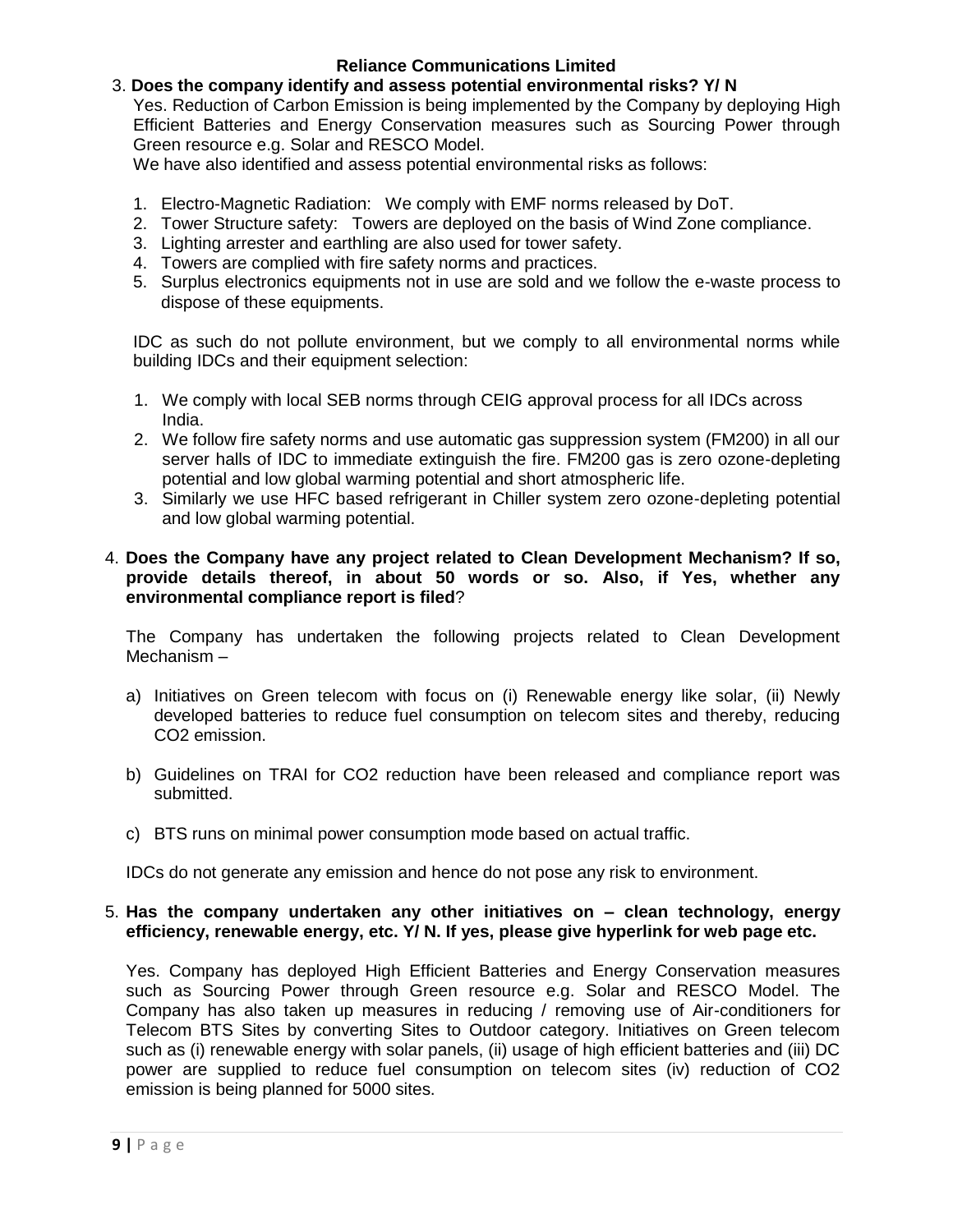- 1. We have taken following initiatives for Green IDC and to achieve high Energy efficiency in operations.
- 2. Our upcoming IDC building (IDC-5) in Navi Mumbai is pre-certified for LEED GOLD rating from Indian Green Building Council (IGBC).
- 3. As part of efficient energy management in Data centers, we have obtained ISO 50001 certification for IDC 4 Mumbai to improve energy performance.
- 4. We are continuously putting efforts to improve PUE (Power Usage effectiveness) on year on year. We have taken several effective steps to improve PUE by optimizing our airconditioning and lighting systems, e.g. Hot/ Cold Aisle arrangement, restricting airflow, blanking plates and cold aisle Containment etc.

### 6. **Are the Emissions/ Waste generated by the company within the permissible limits given by CPCB/SPCB for the financial year being reported?**

CPCB/ SPCB are not applicable for Telecommunication Network. We comply with the regulatory requirement as released by DOT from time to time. We are continuously reducing the carbon foot printing of IDC by reducing the CO2 emissions year by year.

We are effectively doing e-waste management through CPCB/SCPB approved vendors.

# 7. **Number of show cause/ legal notices received from CPCB/ SPCB which are pending (i.e. not resolved to satisfaction) as on end of Financial Year**.

**Two** 

# **Principle 7 Businesses, when engaged in influencing public and regulatory policy, should do so in a responsible manner.**

1. **Is your company a member of any trade and chamber or association? If Yes, Name only those major ones that your business deals with:**

Yes, we are the members of some prestigious trade association. The major associations are as follows:

- a. Association of Unified Telecom Service Providers of India (AUSPI)
- b. Tele Management Forum
- c. Tower and Infrastructure Providers Association (TAIPA)
- d. Internet Service Providers Association of India (ISPAI)
- e. Associated Chambers of Commerce & Industry of India ( ASSOCHAM)

### 2. **Have you advocated/ lobbied through above associations for the advancement or improvement of public good? Yes/No; if yes specify the broad areas (drop box: Governance and Administration, Economic Reforms, Inclusive Development Policies, Energy security, Water, Food Security, Sustainable Business Principles, Others)**

The industry associations take up the issues faced by the industry to the policy makers to enable us to provide quality telecom services to the subscribers. TAIPA has been following up on the issue of permission for towers, right of way, renewable energy etc.

#### **Principle 8 Businesses should support inclusive growth and equitable development**

# 1. **Does the company have specified programmes/ initiatives/projects in pursuit of the policy related to Principle 8? If yes details thereof**.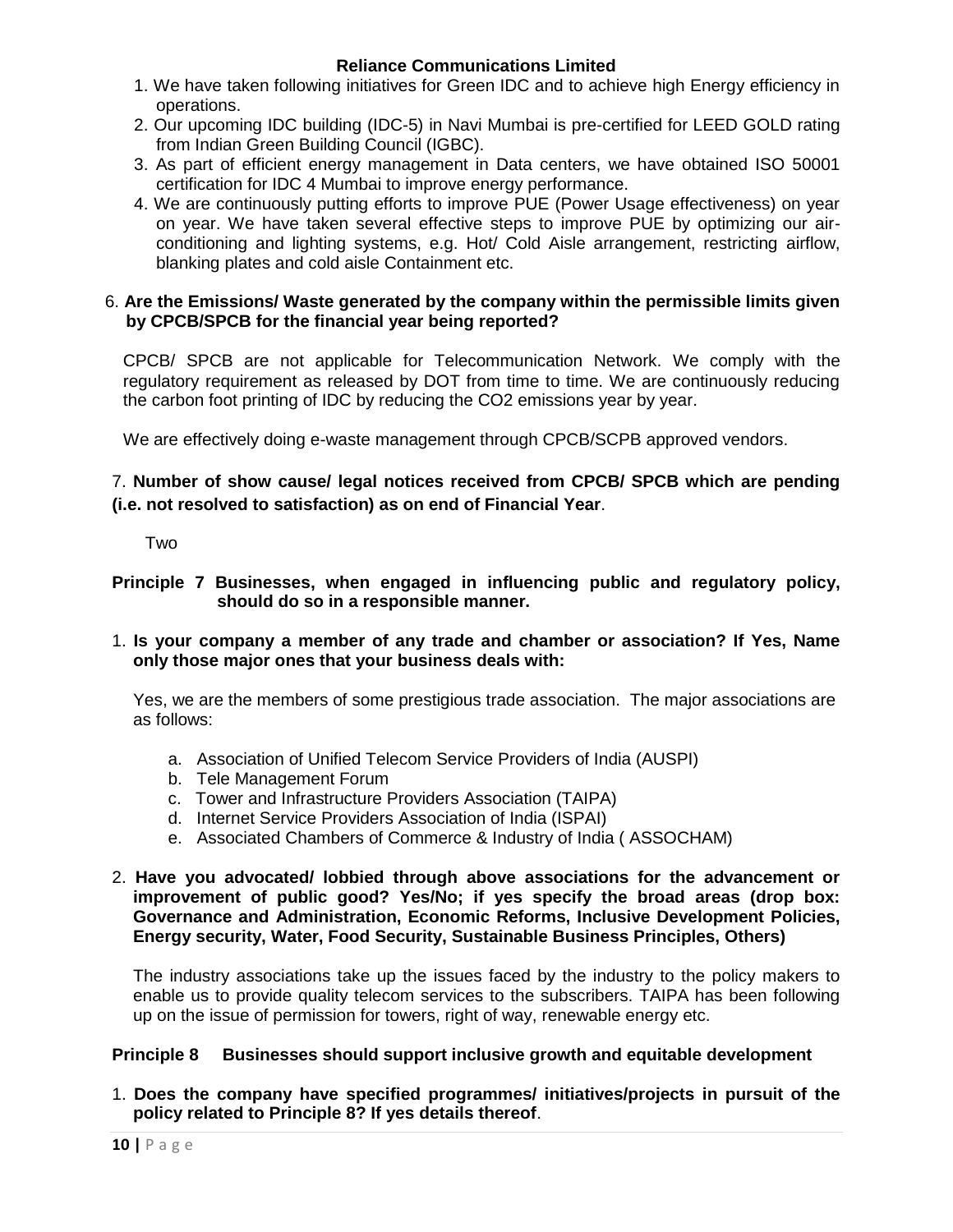True to its tradition, RCOM has embedded Corporate Social Responsibility into the DNA of its organization. In line with CSR policy, RCOM has been driving CSR initiative in the field of education, employability, economic empowerment, environment, healthcare initiatives and technology based initiative to support the community across India.

Below are key endeavours undertaken by RCOM during the year 2015-16.

## a. **'SPARSH'- Learning through the sense of touch.**

Project SPARSH, is an educational program for creating environmental awareness and knowledge base amongst the visually challenged individuals. Initiated by RCOM in the year 2015-16 in partnership with TERI (The Energy and Resources Institute), the project focuses on energy, natural resources and environment. The project aims at harnessing the employee volunteering potential for developing and disseminating interactive resource material for visually challenged and deaf and blind individuals. The project will reach to 350 blind schools spread all across India.

# b**. Volunteering Initiative for Developing Young Aptitude** (VIDYA)

Project VIDYA, is an educational program initiated by RCOM with a mission to create a platform to support effective learning and improve the literacy levels in the community. Focused on establishing a learning environment for developing reading skills and literacy skills in primary and secondary school children. Project VIDYA is being promoted at six VIDYA Centers across India, in the state of Maharashtra, Jharkhand, Odisha, Andhra Pradesh and Rajasthan.

# c. **Support for promoting Technology Education:**

Inspired by the vision of our founder, RCOM continues to extend Reliance Communication Scholarship for the deserving students at the graduate as well as post-graduate level at the renowned educational institution-DA-IICT based at Gandhinagar, Gujarat.

Further, RCOM has instituted a Chair for promoting research and development in the field of Computational Sciences in India at DA-IICT. Apart from setting a high performance computer lab for pursuing hi-tech research, the team since the inception of the Chair has bagged various accolades including the "Best of 2015" from MIT Technology Review for discovery of "negative (contrasting) food pairing phenomenon in Indian cuisine" a research undertaken by a member Professor.

# d. **Providing Grassroots Advancement to Youth Aspiring Growth (PRAYAG)**:

PRAYAG is an endeavour extending employment based employability skills to unemployed or under employed youth from semi-urban and urban slum in India. This is a platform designed to empower school and college dropout youths in the areas adjoining the company"s operations. PRAYAG has since its inception reached out to 6,018 beneficiaries from Bihar, Jharkhand, West Bengal, Uttar Pradesh and Karnataka.

#### e. **Project Reliance ASHA**

Reliance ASHA is an economic empowerment initiative undertaken by RCOM, to create comprehensive rehabilitation opportunities for individuals with disabilities, with an agenda to facilitate their integration into the mainstream of the society. Based out of Northern India, the project has been enabling employability skills and promoting livelihood platforms for differently-abled youth in partnership with ASHA and Army Wives Welfare Association (AWWA) a social arm of ARMY.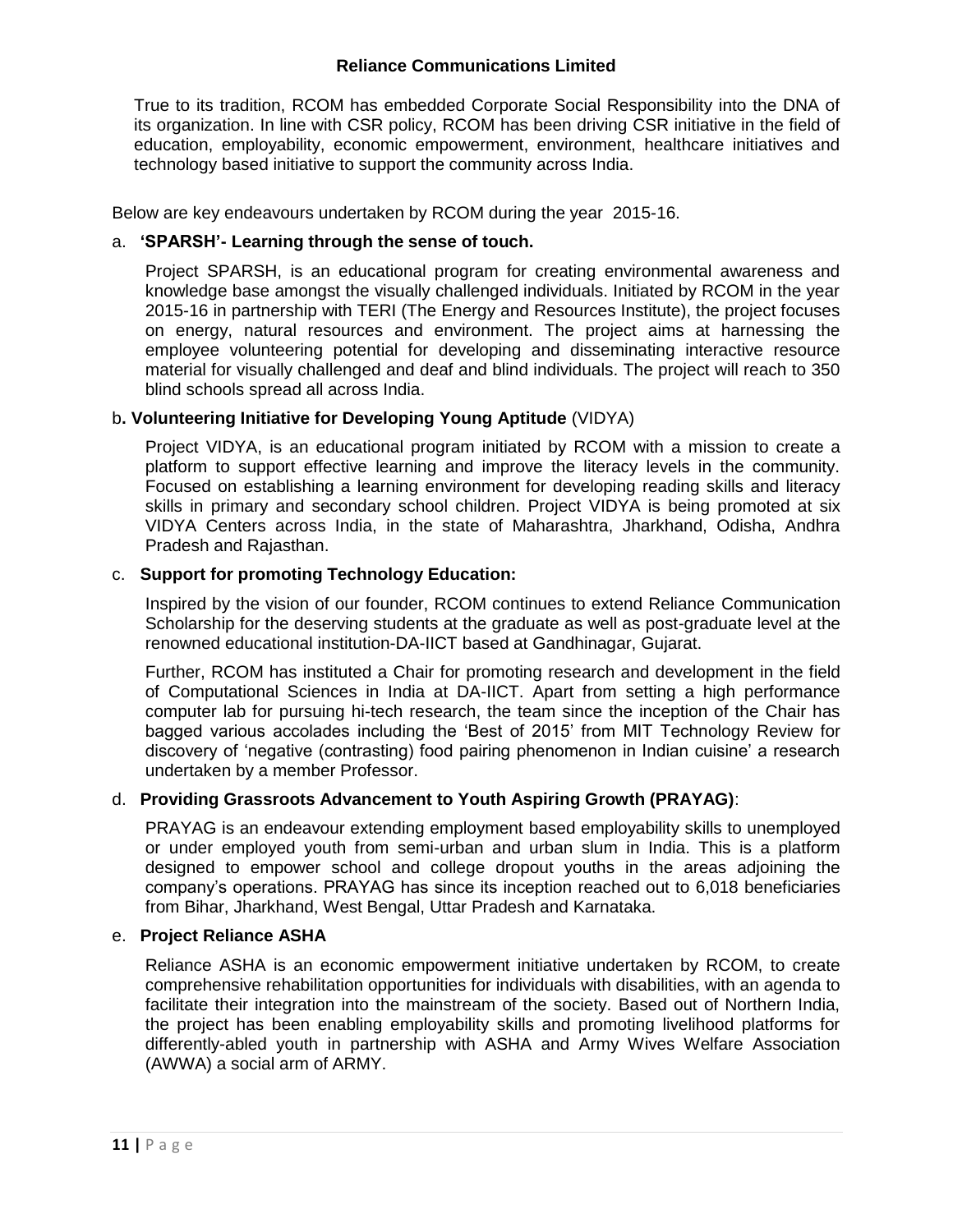### f. **Women Empowerment**

Women Empowerment being one of the key focus areas, RCOM has institutionalized an annual program wherein Woman Achievers are felicitated. In addition a "Run of Women Empowerment" celebrating and promoting the spirit of women is also organised. These programs are held to commemorate the celebration of International Women"s Day which is celebrated on 8<sup>th</sup> March.

This March 2016 a series of events were organized in Ranchi, Jharkhand:

- (1) RCOM hosted a symposium to felicitate Woman achievers. In its second year, this year RCOM felicitated eleven woman achievers from the State of Jharkhand in the field of sports, athletics and academics. More than 100 women participated in the symposium.
- (2) Run for Women Empowerment (RfWE) was hosted on International Women"s Day at Ranchi, Jharkhand. In its third year the RfWE saw more than 1,000 women participated to champion the cause.

### g. **Blood Donation Campaign**

As a tribute to our Founder Chairman, Shri Dhirubhai H Ambani and recognizing the paucity of blood supply to patients, Reliance as a group has been organizing blood donation campaigns across the country by encouraging employees for voluntary blood donation and by creating a voluntary donor base to support the community. The camps are on a biannual basis organized in partnership with the government hospitals to reach out to the people from underserved communities. Campaigns in FY 2015-16 were organized 25 locations across RCOM.

#### h. **Social Awareness campaign**

As part of our larger mandate, we have been initiating awareness drives on social issues across our customer base in India. The focus has been on Health, Girl Child, Women Empowerment, Environment etc. in partnerships with Ministry of Health and Family Welfare and other government bodies.

Reliance Group partnered with the UN promoted Sustainable Development Goals through a world-wide Global Goal"s campaign focused on creating awareness through messaging across the 17 goals to 1.2 billion people in India through various channels. Messages were relayed to 45.5 million RCOM customer base.

#### i. **Employee Volunteering Day**

Every year 11th February is celebrated as "Employee Volunteering Day" all across RCOM to acknowledge and honour the contributions by the employees towards the CSR initiative undertaken by the organization. For the financial year 2015-16, around 300 volunteers participated in the CSR activities contributing 1,788 man hours.

# 2. **What is your company's direct contribution to community development projects-Amount in INR and the details of the projects undertaken**.

The Company and subsidiary companies continue to do CSR activities.

3. **Have you taken steps to ensure that this community development initiative is successfully adopted by the community? Please explain in 50 words, or so.**  Our approach towards CSR is to interweave social responsibility into company"s mainstream business functions through translating commitments into policies, which not only drive all employees but influence and mobilize stakeholders, especially partners and suppliers, to embrace responsible business practices in their respective spheres of action.